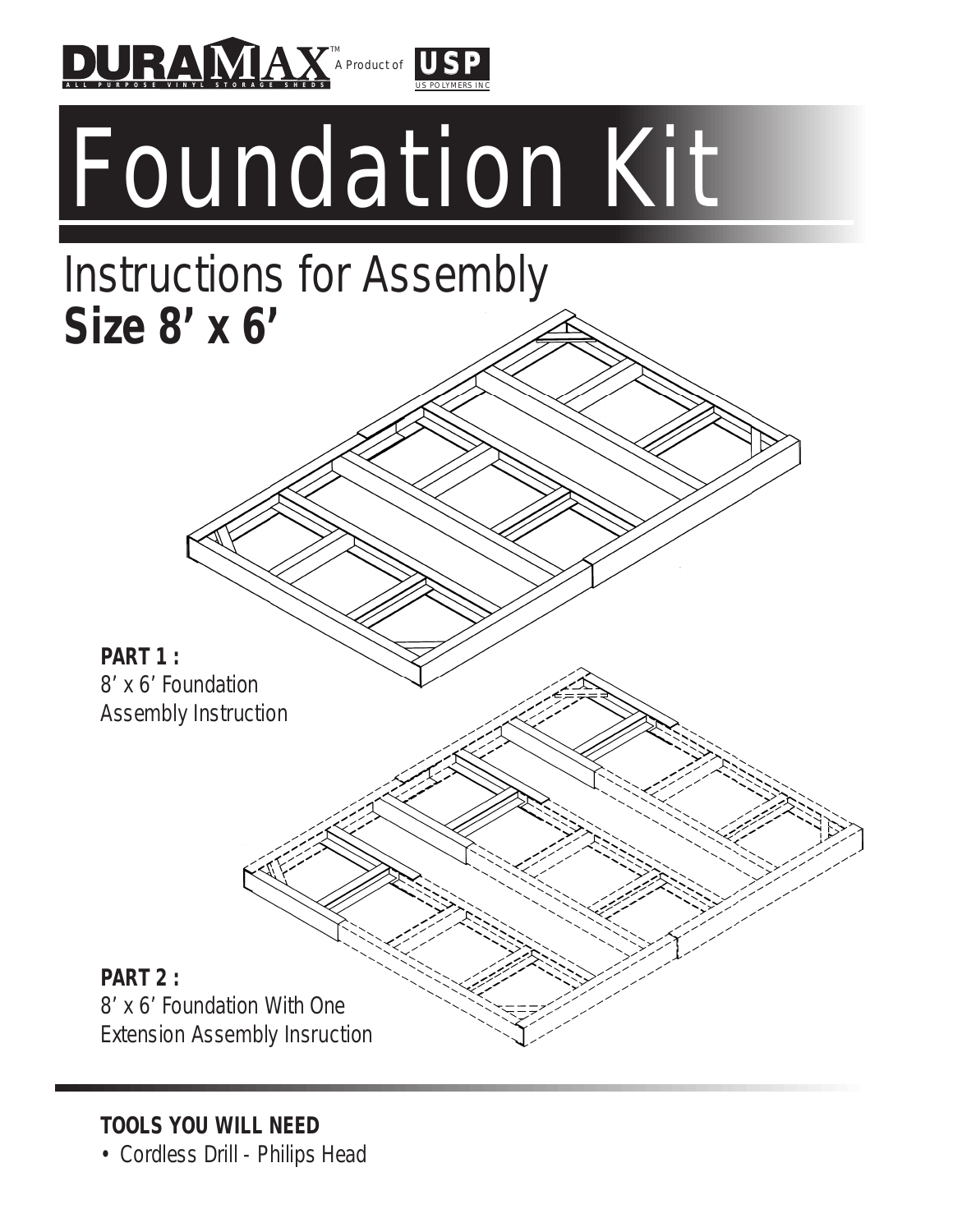1. Assemble the channel **(F01B) & (F02B)** together using 4 screws. Make 2 sets.



2. Make a frame with the sub assemblies as shown below.

*1*

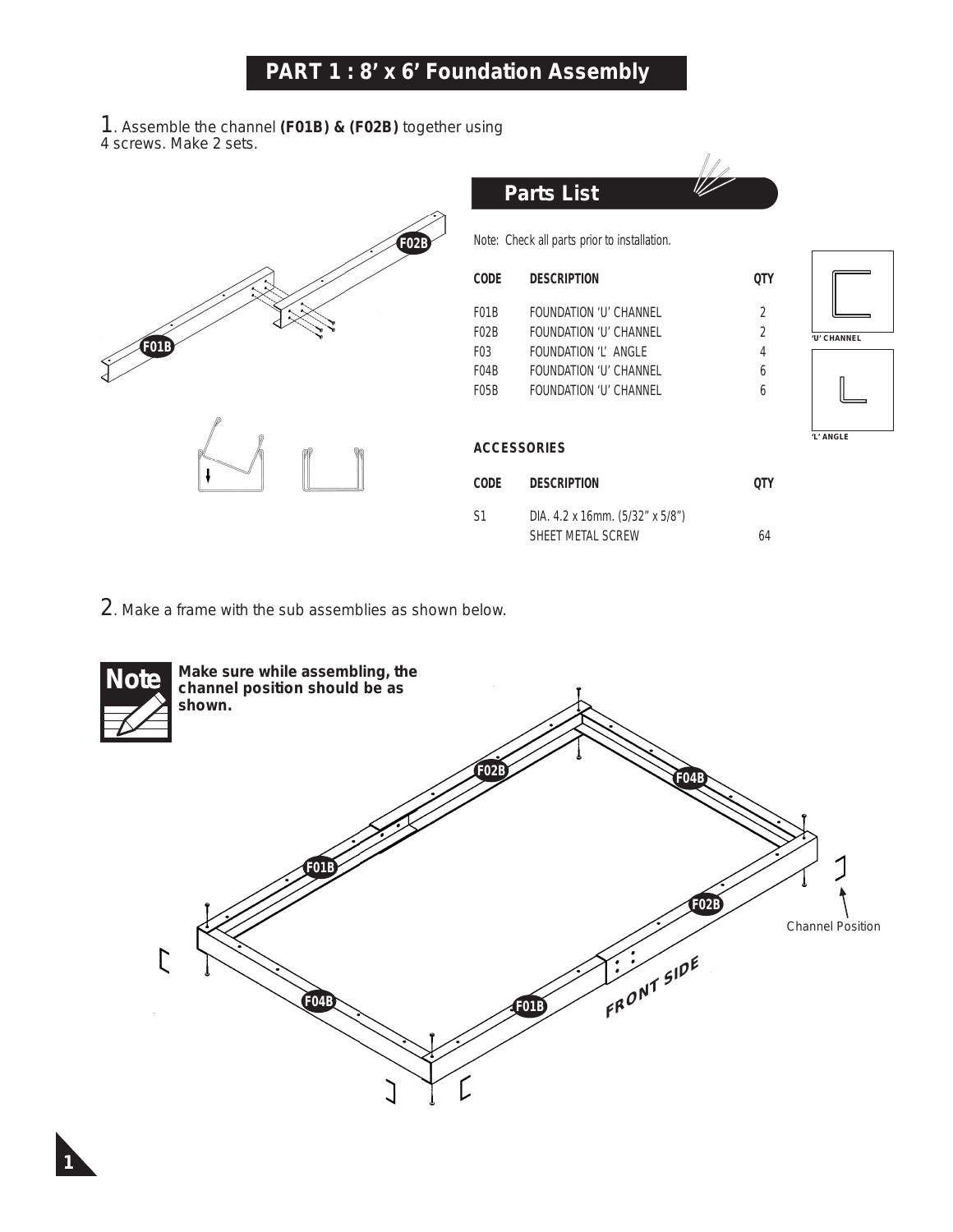3. Fix the L-angle **(F03)** to the channel at all the four corners to make a perfect frame. See Fig.



5. Fix the channel **(F05B)** into the frame with screws as shown. See Fig.

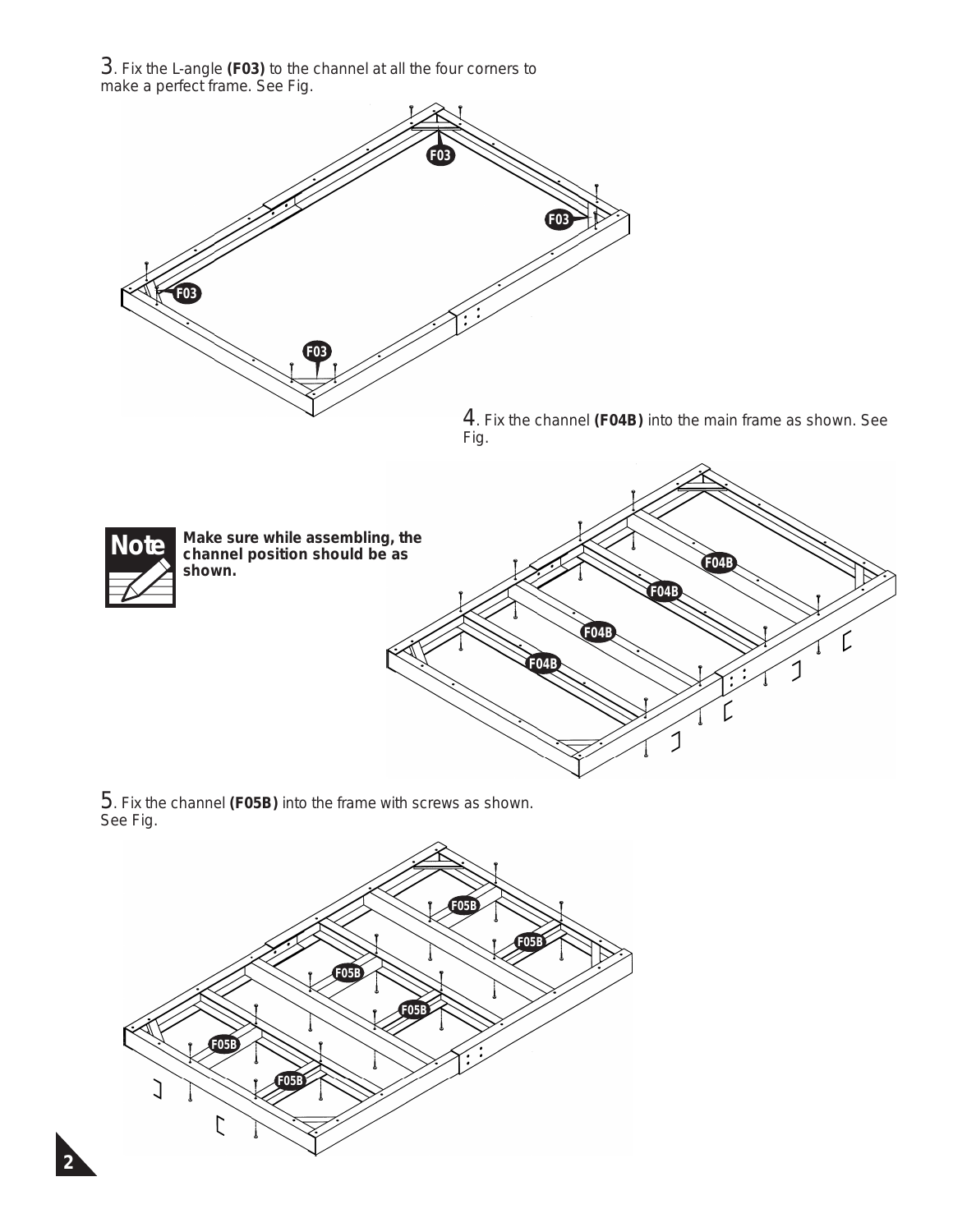$6.$  Assemble the U-Channel bases on top of the foundation as shown in Figure.



7a. After completing the assembly of shed place exterior grade CDX 3/4" (19mm) plywood inside the foundation. See fig.

 $OR$   $7b$ . After completing the assembly of the base U-channel fill the concrete upto the foundation top surface.

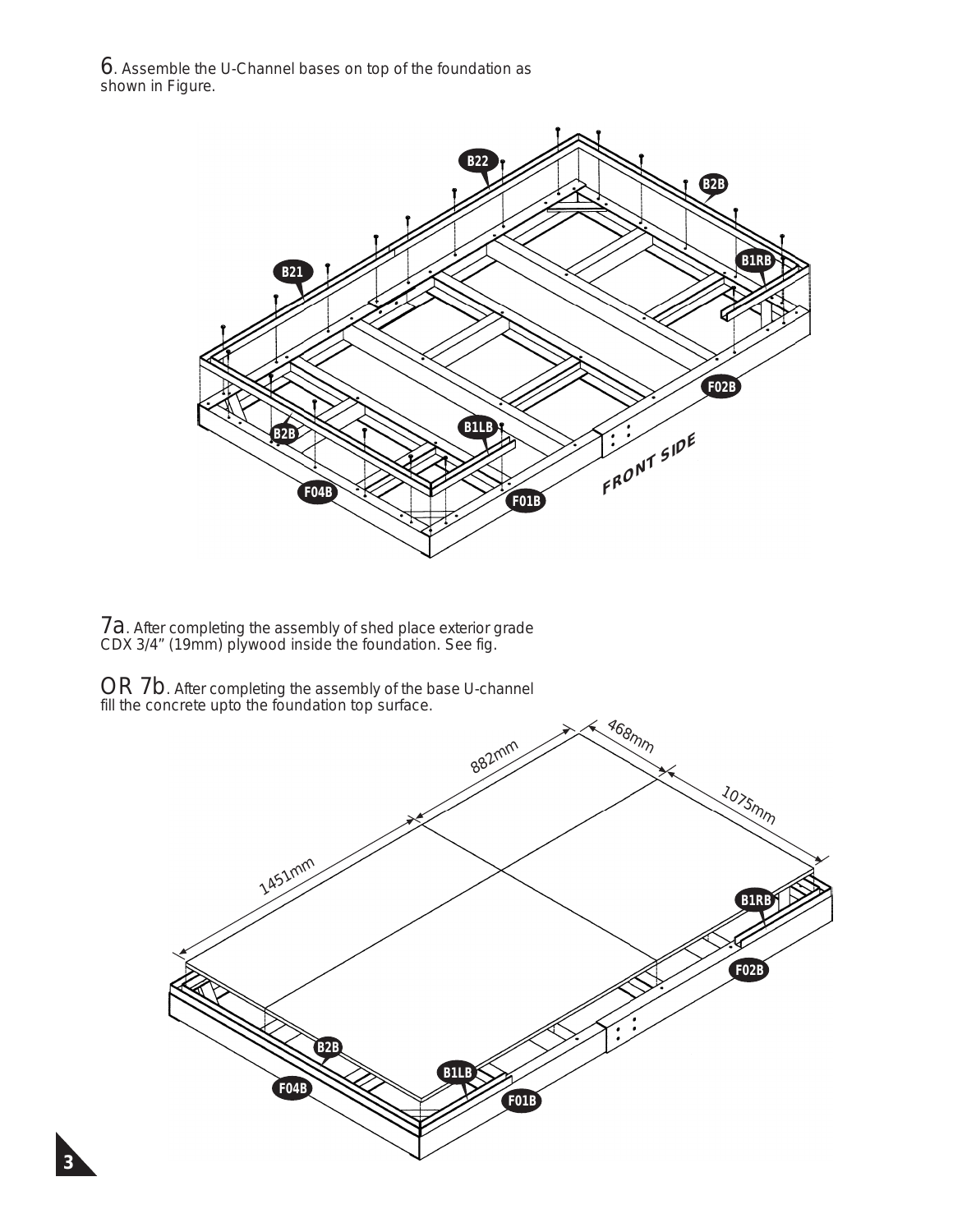1. Assemble the channel **(F01B) & (F02B)** together using 4 screws. Make 2 sets.



2. Assemble the channel **(F04B) & Extension (F07)**  together with screws. Make 6 sets.



| Parts List                                   |      |  |
|----------------------------------------------|------|--|
| Note: Check all parts prior to installation. |      |  |
| CODE<br><b>DESCRIPTION</b>                   | LITY |  |

 $\mathbb{I}$ 

| --------          | ------------                  | $\sim$ $\sim$ |
|-------------------|-------------------------------|---------------|
| F <sub>05</sub> B | <b>FOUNDATION 'U' CHANNEL</b> |               |
| F <sub>07</sub>   | <b>FOUNDATION 'U' CHANNEL</b> | TP C          |



## **ACCESSORIES**

| CODE | <b>DESCRIPTION</b>                                    | 0TY |
|------|-------------------------------------------------------|-----|
| S1   | DIA. $4.2 \times 16$ mm. $(5/32 \times 5/8 \times 5)$ |     |

SHEET METAL SCREW 24

3. Make a frame with the sub assemblies as shown below.

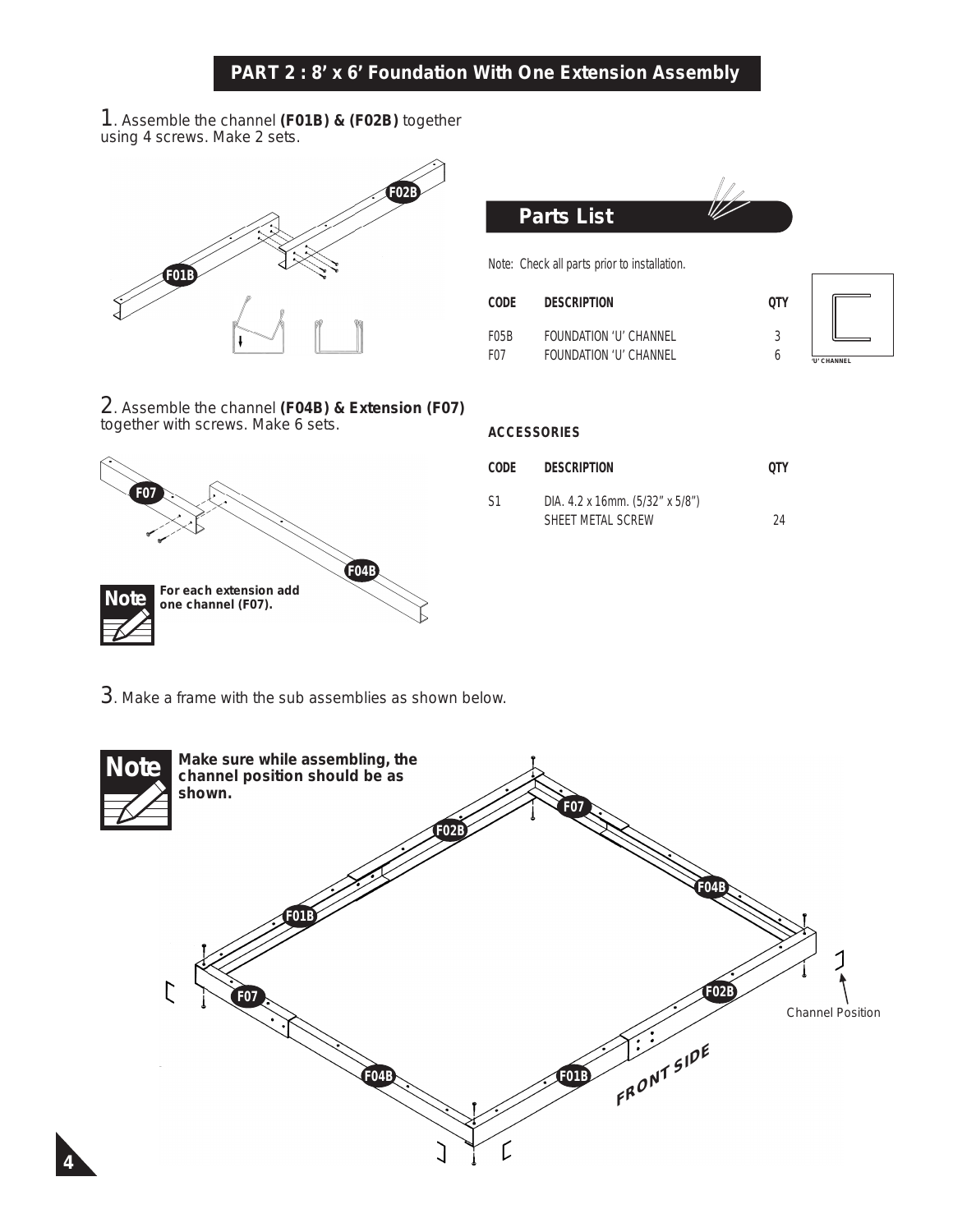4. Fix the L-angle **(F03)** to the channel at all the four corners to make a perfect frame. See Fig.



6. Fix the channel **(F05B)** into the frame with screws as shown. See Fig.

*5*